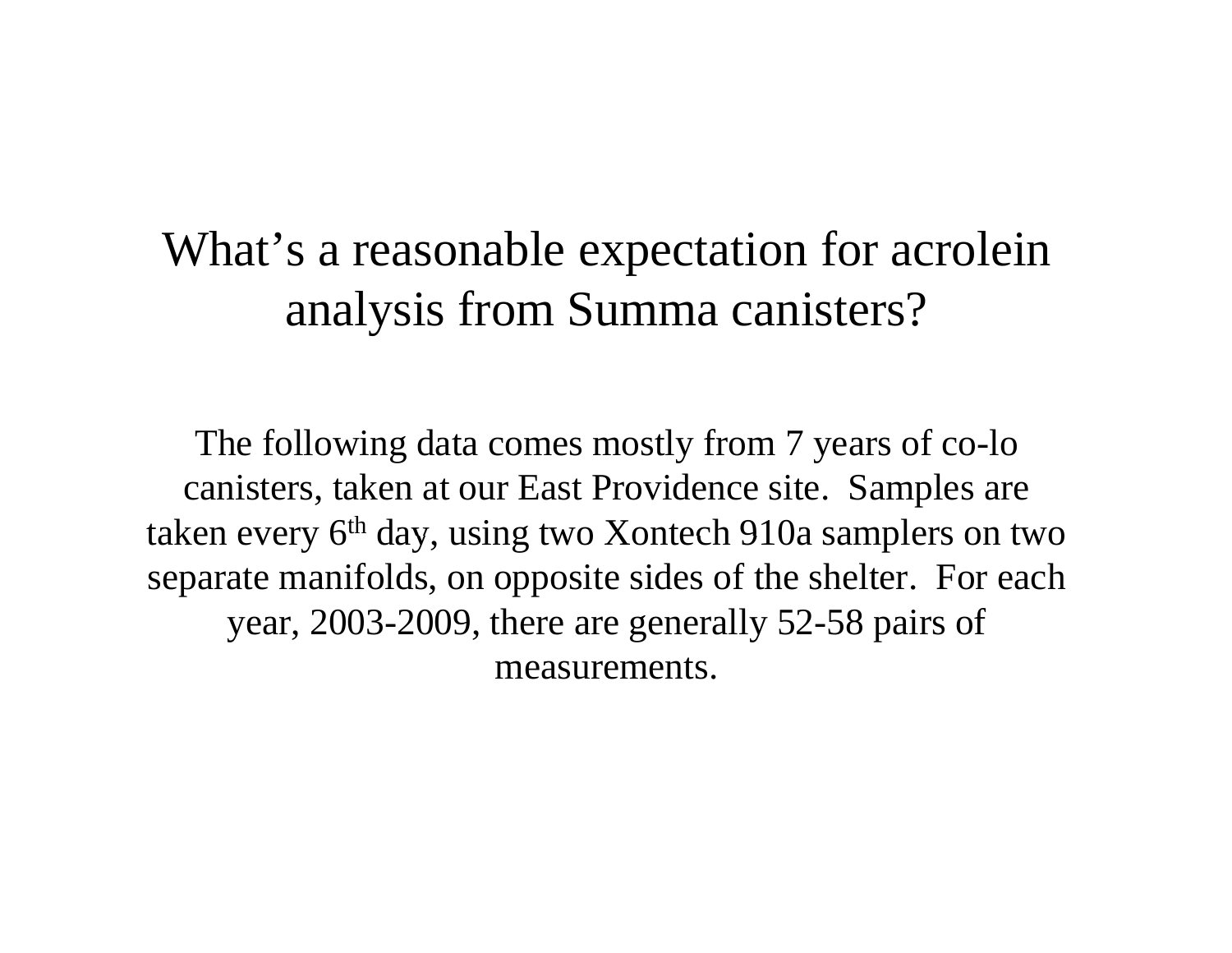| ppb differences between co-lo data pairs, 2003-2009 |        |               |        |                 |  |          |              |  |                |              |  |
|-----------------------------------------------------|--------|---------------|--------|-----------------|--|----------|--------------|--|----------------|--------------|--|
|                                                     |        |               |        |                 |  |          |              |  |                |              |  |
|                                                     |        | 1,3-butadiene |        | dichloromethane |  | acrolein |              |  | ethylene oxide |              |  |
|                                                     | ppb    | ppb           | ppb    | ppb             |  | ppb      | ppb          |  | ppb            | ppb          |  |
|                                                     |        |               |        |                 |  |          |              |  |                |              |  |
|                                                     | median | 3rd quartile  | median | 3rd quartile    |  | median   | 3rd quartile |  | median         | 3rd quartile |  |
| 2003                                                | 0.003  | 0.007         | 0.004  | 0.007           |  | 0.055    | 0.114        |  | 0.015          | 0.034        |  |
| 2004                                                | 0.004  | 0.007         | 0.003  | 0.005           |  | 0.035    | 0.069        |  | 0.024          | 0.054        |  |
| 2005                                                | 0.004  | 0.007         | 0.003  | 0.006           |  | 0.042    | 0.076        |  | 0.022          | 0.034        |  |
| 2006                                                | 0.002  | 0.004         | 0.004  | 0.006           |  | 0.026    | 0.046        |  | 0.018          | 0.040        |  |
| 2007                                                | 0.003  | 0.007         | 0.003  | 0.006           |  | 0.017    | 0.029        |  | 0.013          | 0.028        |  |
| 2008                                                | 0.002  | 0.003         | 0.002  | 0.004           |  | 0.020    | 0.055        |  | 0.014          | 0.021        |  |
| 2009                                                | 0.001  | 0.002         | 0.003  | 0.007           |  | 0.023    | 0.035        |  | 0.010          | 0.015        |  |
|                                                     |        |               |        |                 |  |          |              |  |                |              |  |
| ambient conc                                        | 0.019  | 0.034         | 0.072  | 0.089           |  | 0.111    | 0.143        |  | 0.057          | 0.076        |  |
|                                                     |        |               |        |                 |  |          |              |  |                |              |  |
|                                                     |        |               |        |                 |  |          |              |  |                |              |  |
|                                                     |        |               |        |                 |  |          |              |  |                |              |  |
|                                                     |        | butane        |        | trans-2-butene  |  | benzene  |              |  | toluene        |              |  |
|                                                     | ppb    | ppb           | ppb    | ppb             |  | ppb      | ppb          |  | ppb            | ppb          |  |
|                                                     | median | 3rd quartile  | median | 3rd quartile    |  | median   | 3rd quartile |  | median         | 3rd quartile |  |
| 2003                                                | 0.013  | 0.026         | 0.003  | 0.007           |  | 0.006    | 0.009        |  | 0.010          | 0.019        |  |
| 2004                                                | 0.016  | 0.028         | 0.003  | 0.006           |  | 0.006    | 0.010        |  | 0.017          | 0.024        |  |
| 2005                                                | 0.015  | 0.034         | 0.003  | 0.004           |  | 0.005    | 0.012        |  | 0.014          | 0.027        |  |
| 2006                                                | 0.014  | 0.026         | 0.003  | 0.005           |  | 0.006    | 0.010        |  | 0.016          | 0.035        |  |
| 2007                                                | 0.010  | 0.016         | 0.003  | 0.004           |  | 0.005    | 0.009        |  | 0.007          | 0.013        |  |
| 2008                                                | 0.013  | 0.031         | 0.001  | 0.002           |  | 0.004    | 0.008        |  | 0.007          | 0.019        |  |
| 2009                                                | 0.016  | 0.037         | 0.001  | 0.002           |  | 0.007    | 0.012        |  | 0.015          | 0.030        |  |
|                                                     |        |               |        |                 |  |          |              |  |                |              |  |
| ambient conc                                        | 0.531  | 0.990         | 0.017  | 0.037           |  | 0.173    | 0.247        |  | 0.316          | 0.513        |  |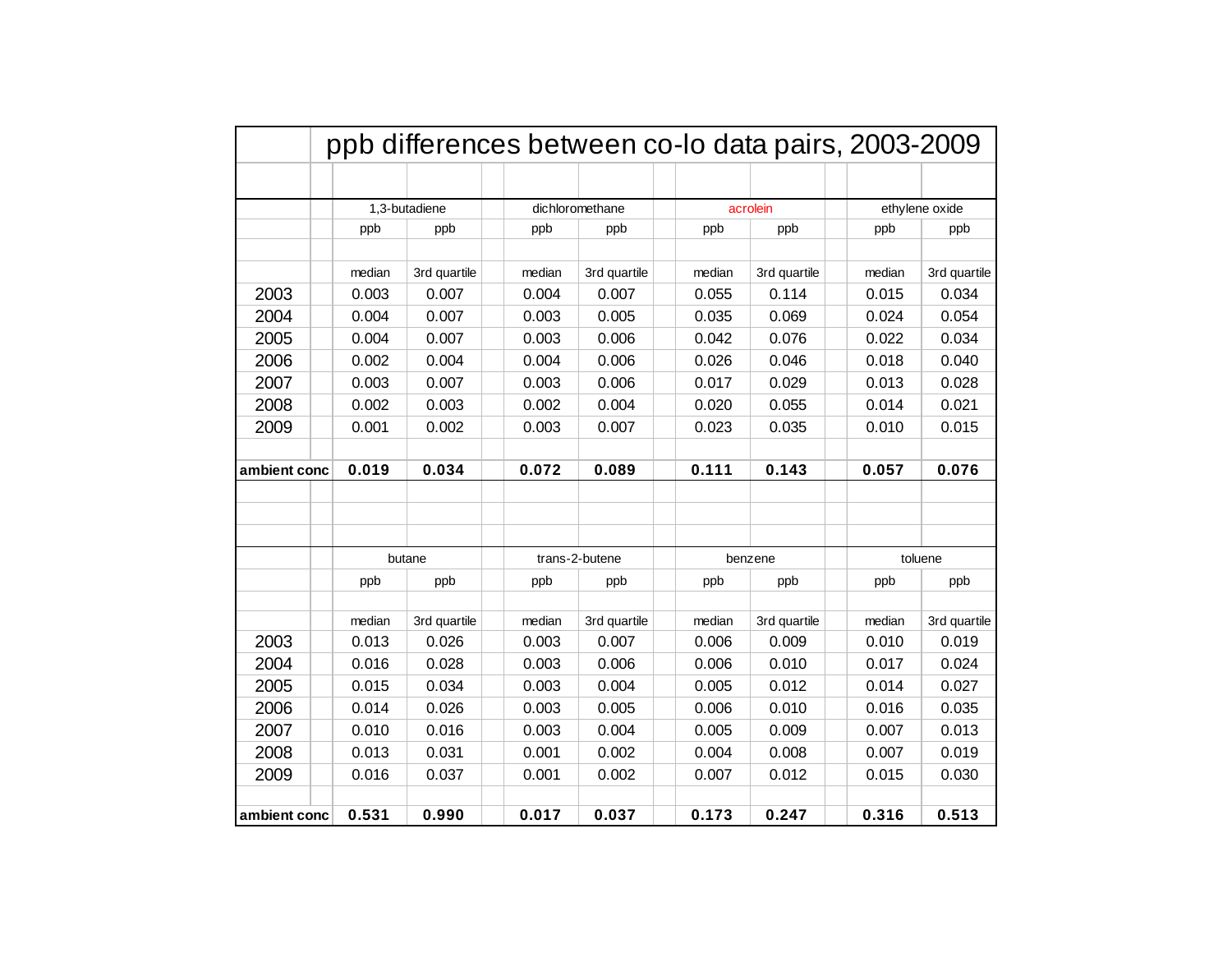| percent difference between co-lo data pairs, 2003-2009 |        |               |        |                 |  |          |              |  |                |              |  |
|--------------------------------------------------------|--------|---------------|--------|-----------------|--|----------|--------------|--|----------------|--------------|--|
|                                                        |        |               |        |                 |  |          |              |  |                |              |  |
|                                                        |        | 1,3-butadiene |        | dichloromethane |  | acrolein |              |  | ethylene oxide |              |  |
|                                                        |        |               |        |                 |  |          |              |  |                |              |  |
|                                                        | median | 3rd quartile  | median | 3rd quartile    |  | median   | 3rd quartile |  | median         | 3rd quartile |  |
| 2003                                                   | 11%    | 22%           | 4%     | 7%              |  | 45%      | 78%          |  | 26%            | 43%          |  |
| 2004                                                   | 14%    | 28%           | 4%     | 8%              |  | 25%      | 45%          |  | 30%            | 56%          |  |
| 2005                                                   | 15%    | 25%           | 5%     | 9%              |  | 33%      | 46%          |  | 25%            | 41%          |  |
| 2006                                                   | 8%     | 14%           | 6%     | 11%             |  | 22%      | 47%          |  | 21%            | 39%          |  |
| 2007                                                   | 15%    | 25%           | 5%     | 7%              |  | 19%      | 30%          |  | 16%            | 35%          |  |
| 2008                                                   | 7%     | 12%           | 3%     | 5%              |  | 15%      | 28%          |  | 18%            | 37%          |  |
| 2009                                                   | 6%     | 10%           | 4%     | 8%              |  | 28%      | 40%          |  | 17%            | 28%          |  |
|                                                        |        |               |        |                 |  |          |              |  |                |              |  |
|                                                        |        |               |        |                 |  |          |              |  |                |              |  |
|                                                        |        |               |        |                 |  |          |              |  |                |              |  |
|                                                        |        | butane        |        | trans-2-butene  |  | benzene  |              |  | toluene        |              |  |
|                                                        |        |               |        |                 |  |          |              |  |                |              |  |
|                                                        | median | 3rd quartile  | median | 3rd quartile    |  | median   | 3rd quartile |  | median         | 3rd quartile |  |
| 2003                                                   | 2%     | 4%            | 9%     | 20%             |  | 2%       | 5%           |  | 3%             | 4%           |  |
| 2004                                                   | 2%     | 5%            | 12%    | 37%             |  | 3%       | 5%           |  | 4%             | 7%           |  |
| 2005                                                   | 2%     | 5%            | 12%    | 20%             |  | 3%       | 5%           |  | 4%             | 9%           |  |
| 2006                                                   | 2%     | 4%            | 10%    | 19%             |  | 4%       | 6%           |  | 3%             | 8%           |  |
| 2007                                                   | 2%     | 4%            | 11%    | 23%             |  | 3%       | 6%           |  | 2%             | 5%           |  |
| 2008                                                   | 3%     | 4%            | 7%     | 16%             |  | 2%       | 5%           |  | 3%             | 5%           |  |
| 2009                                                   | 3%     | 7%            | 7%     | 12%             |  | 5%       | 7%           |  | 6%             | 8%           |  |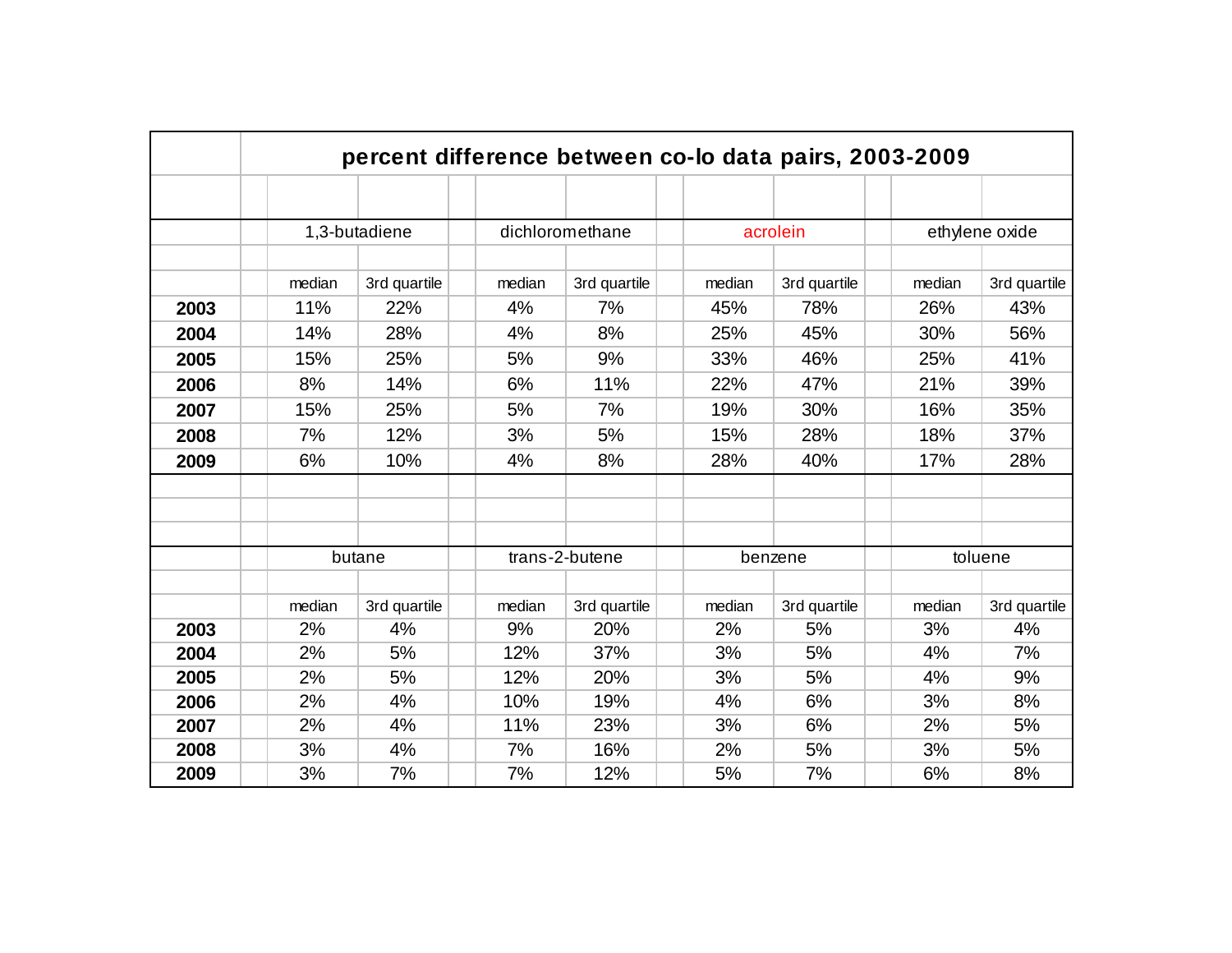

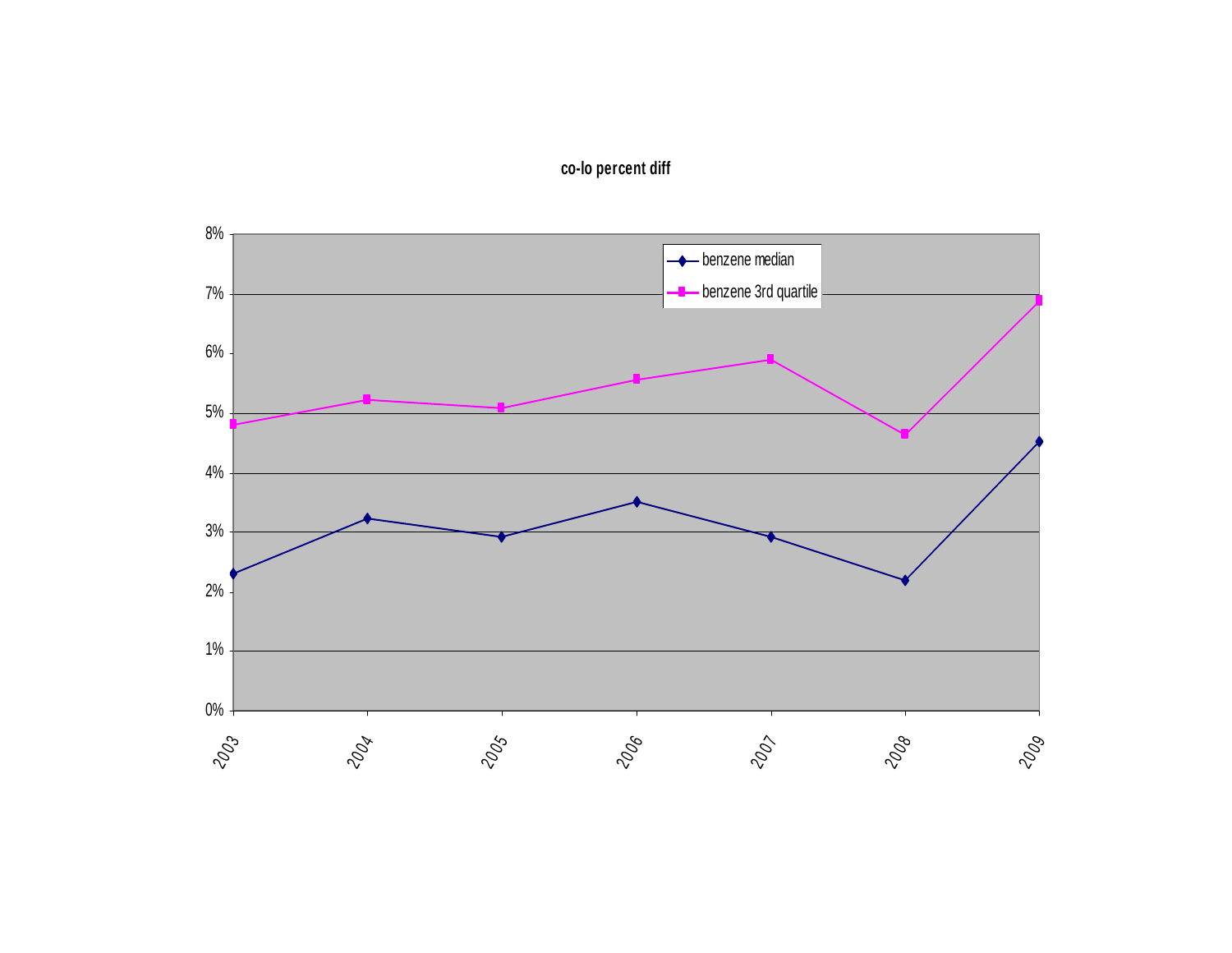### **co-lo percent diff**

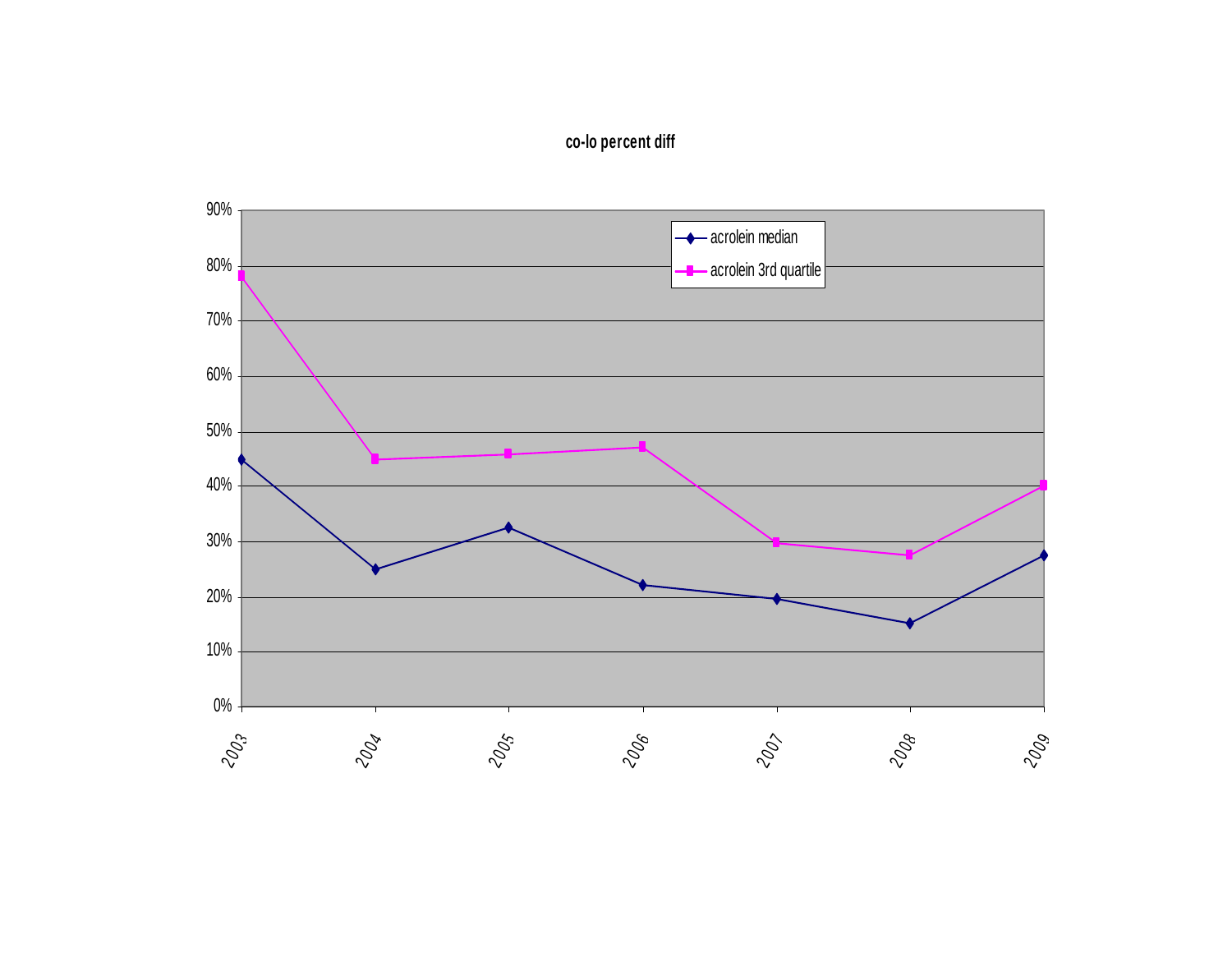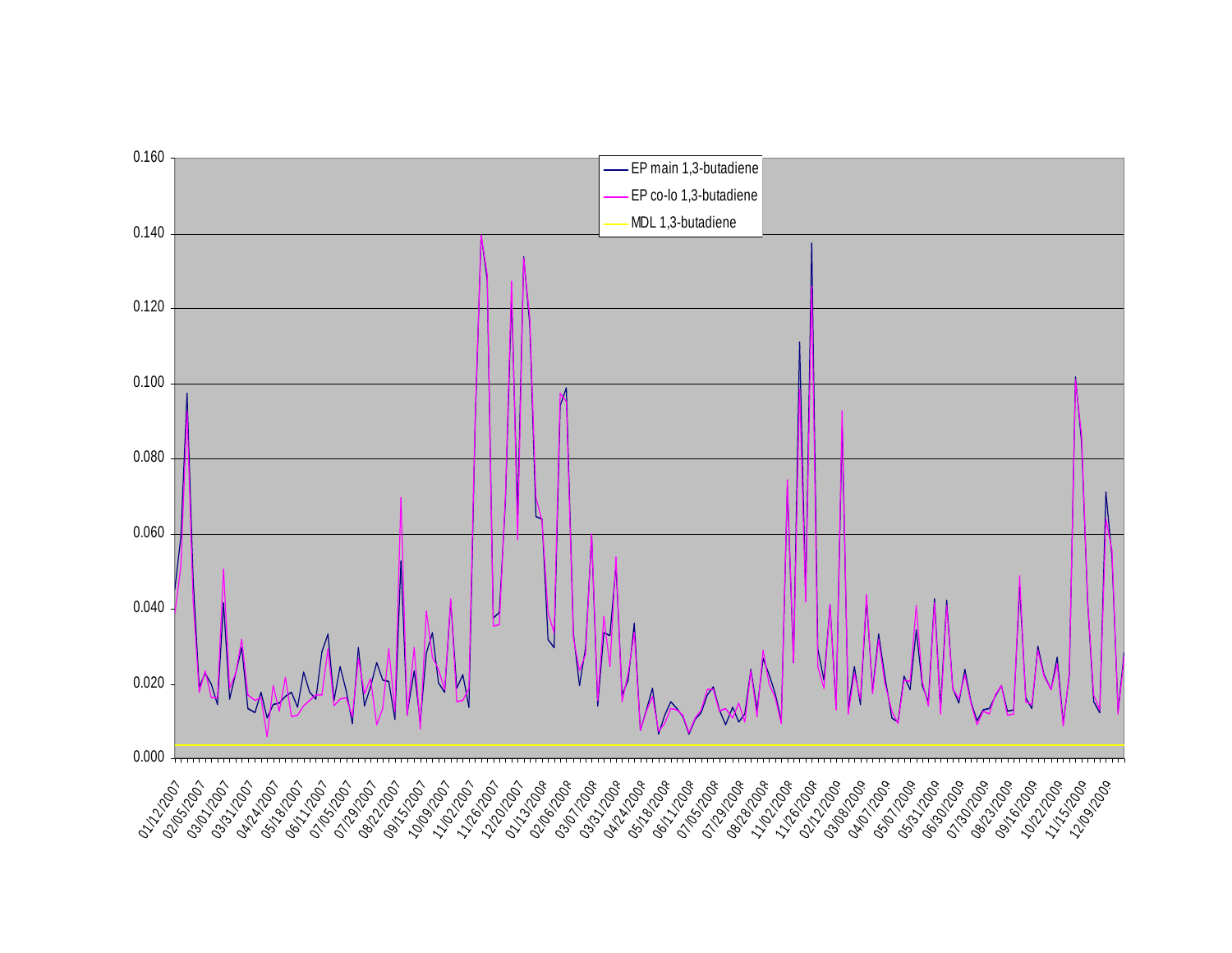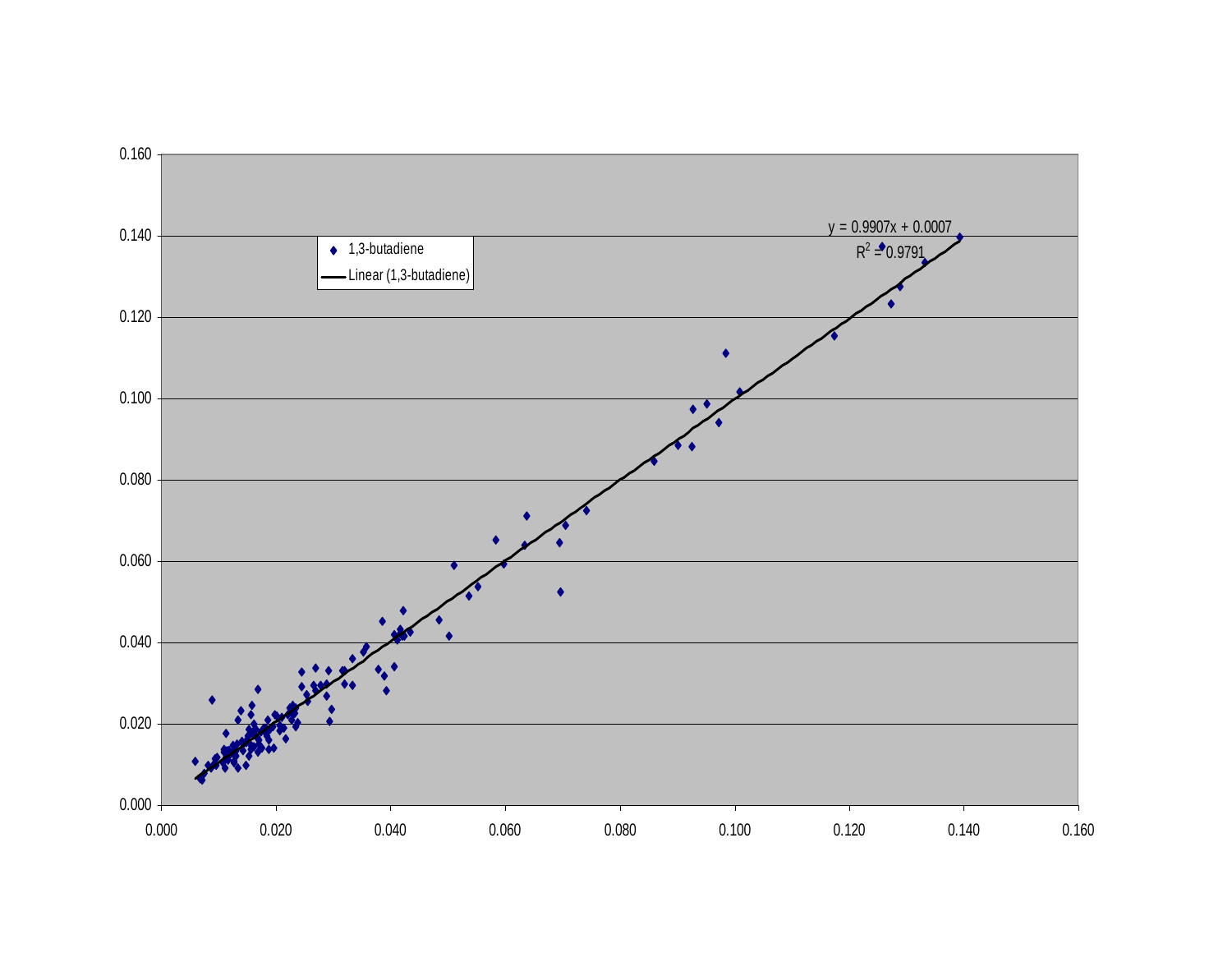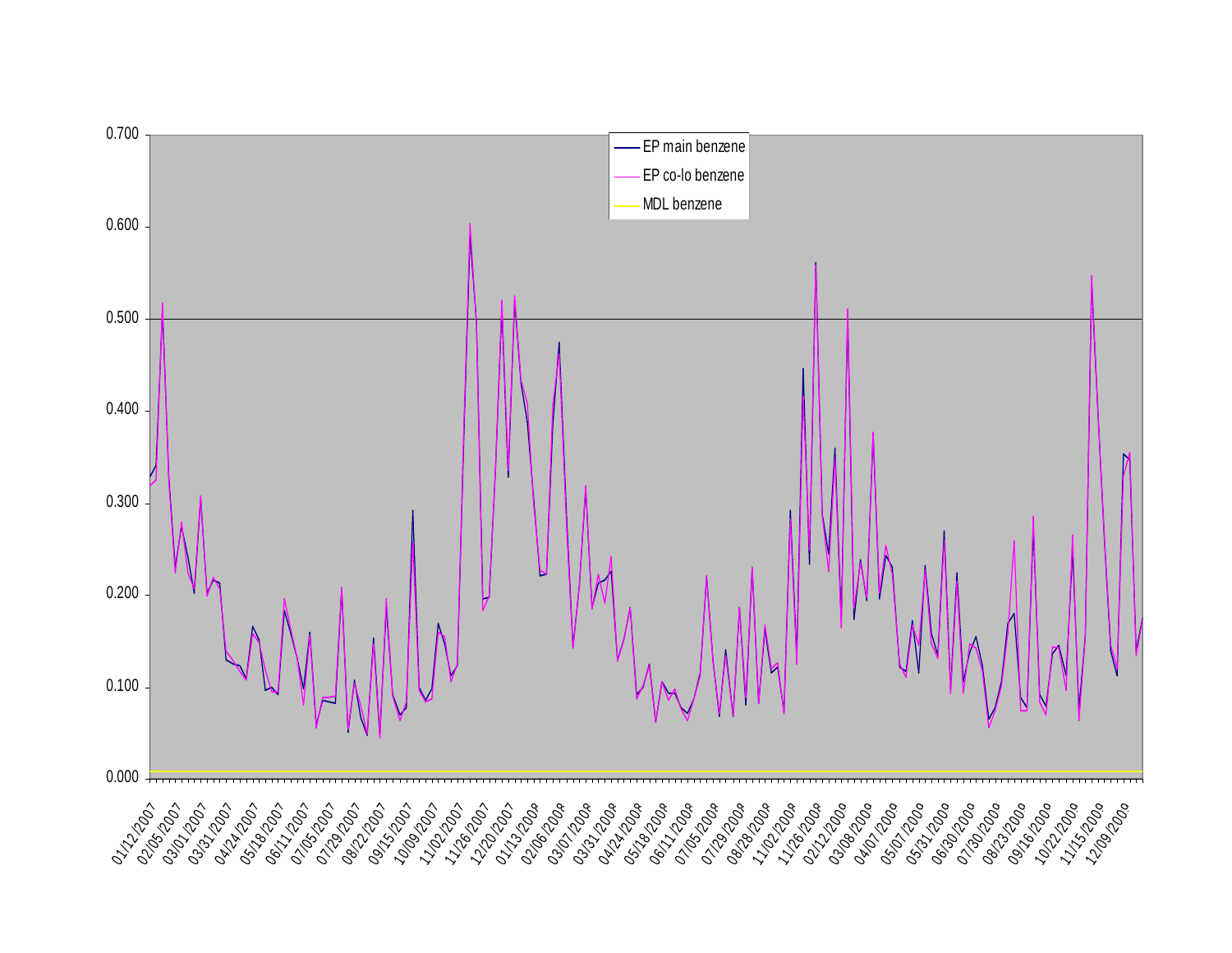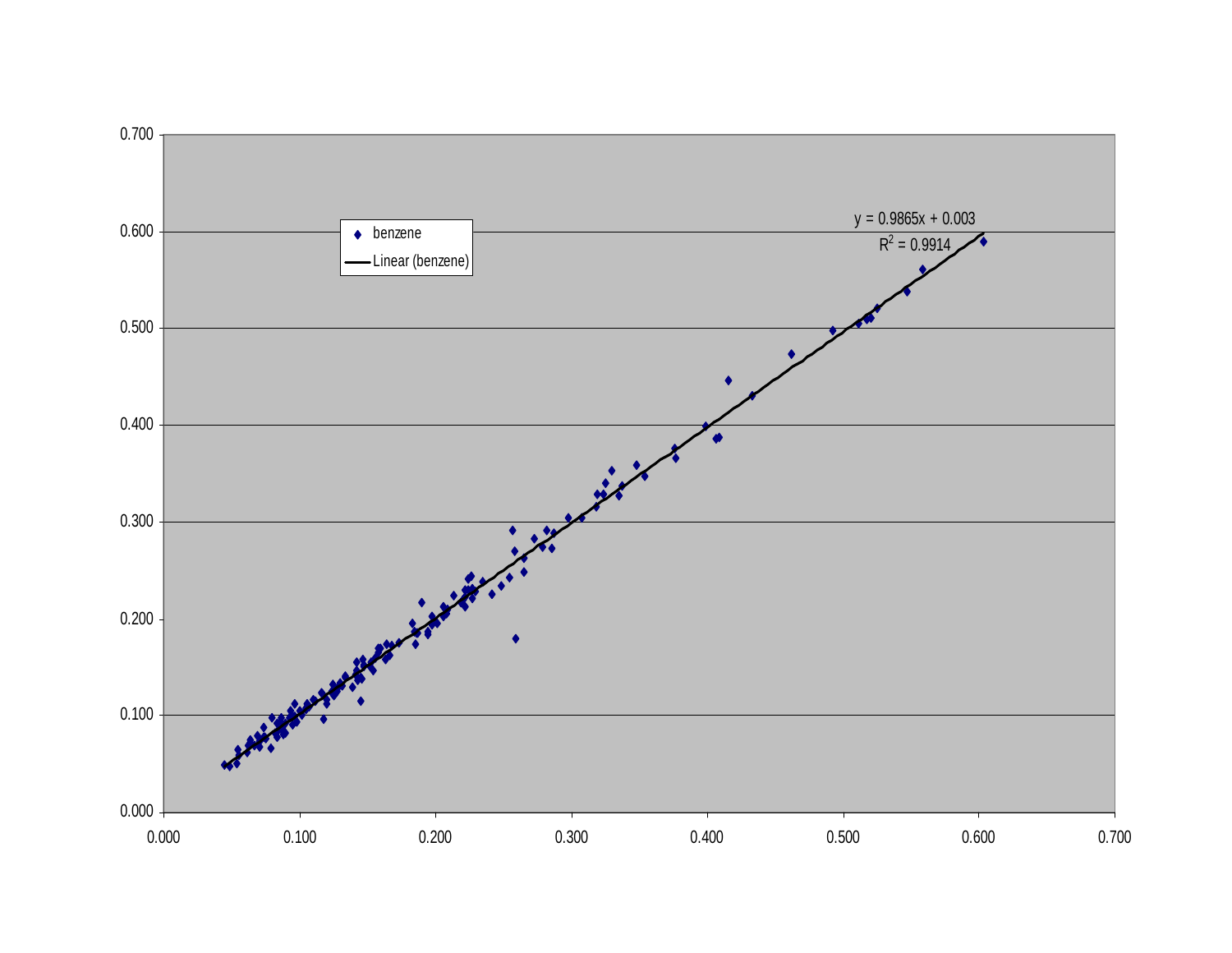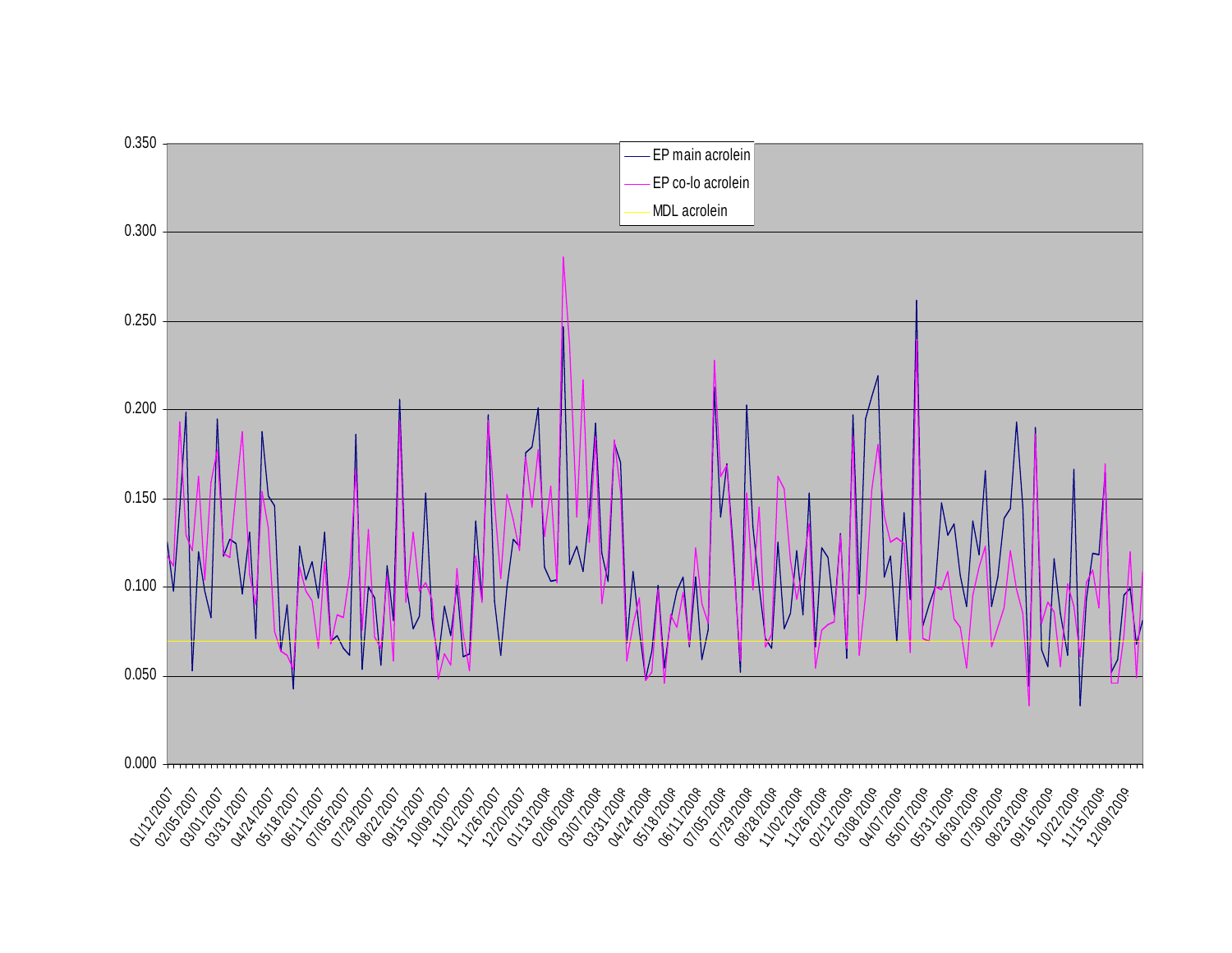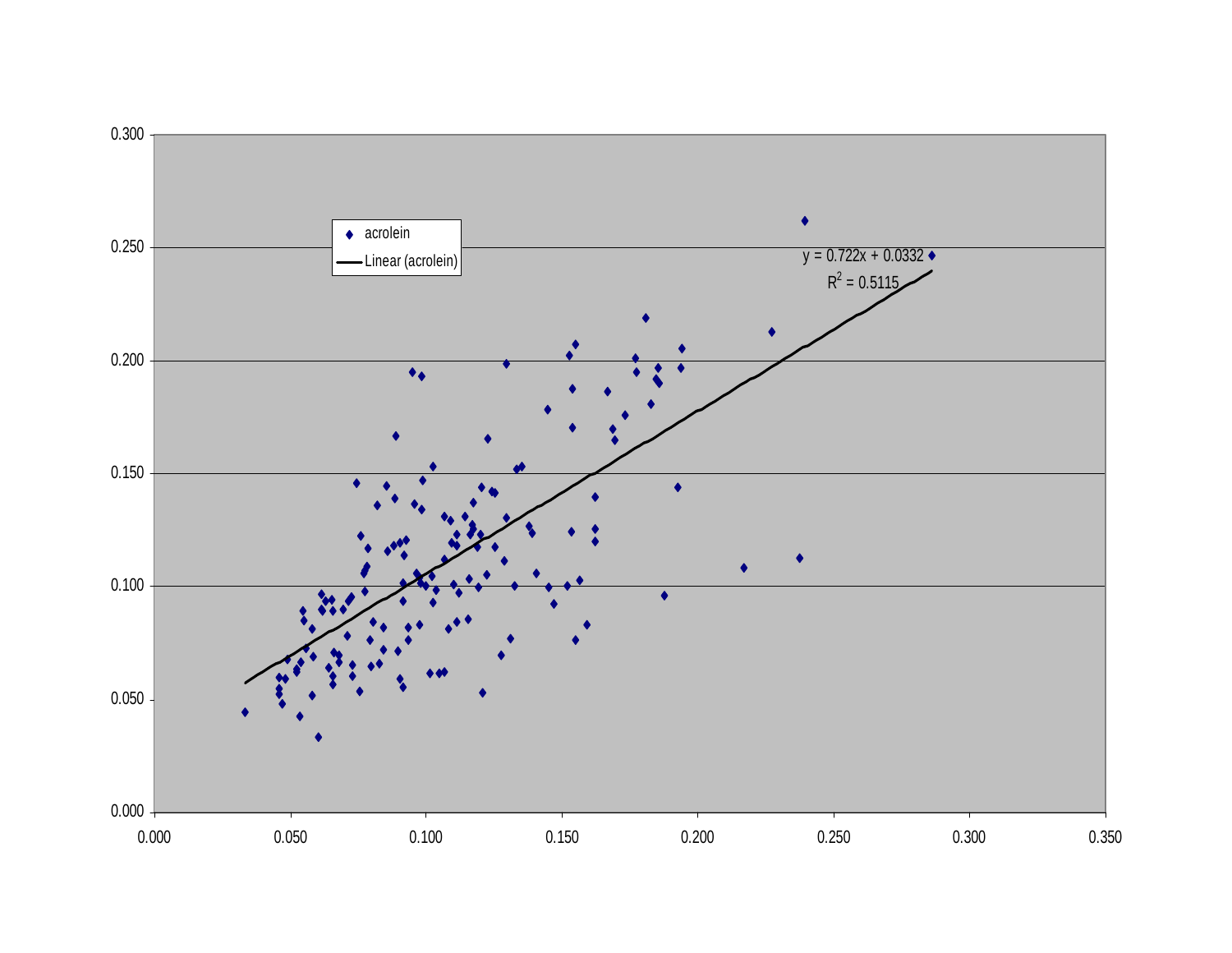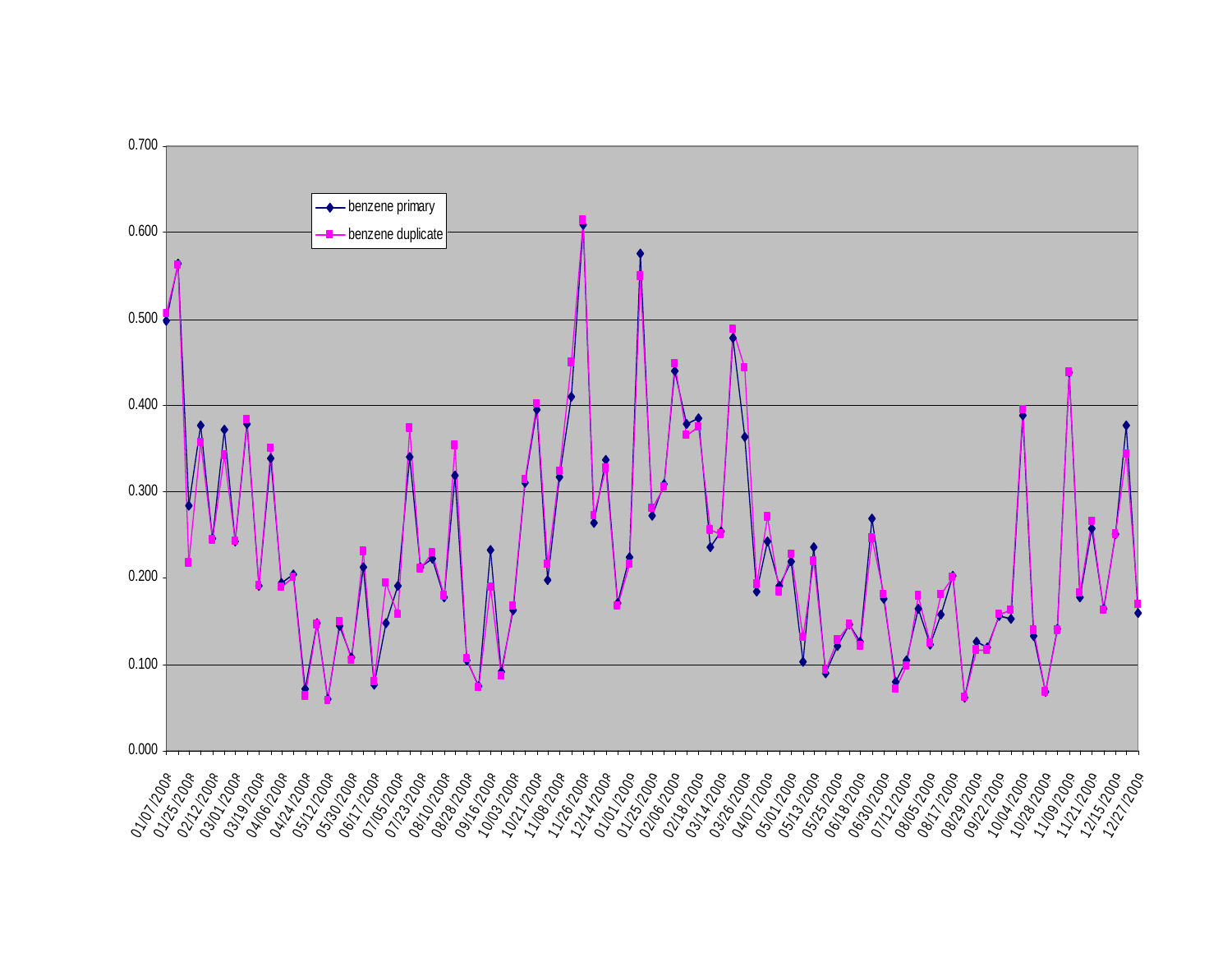#### **Mass DEP benzene**

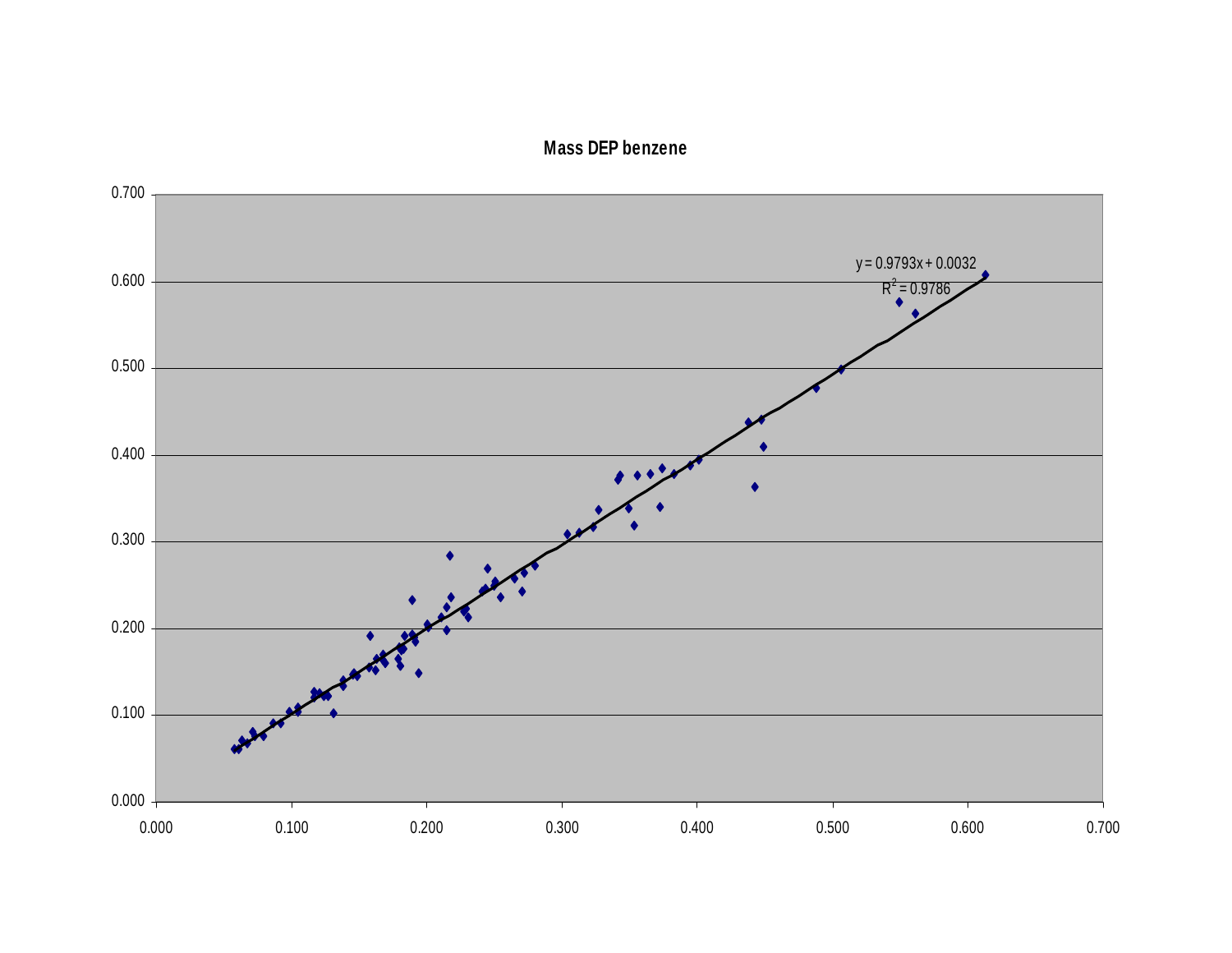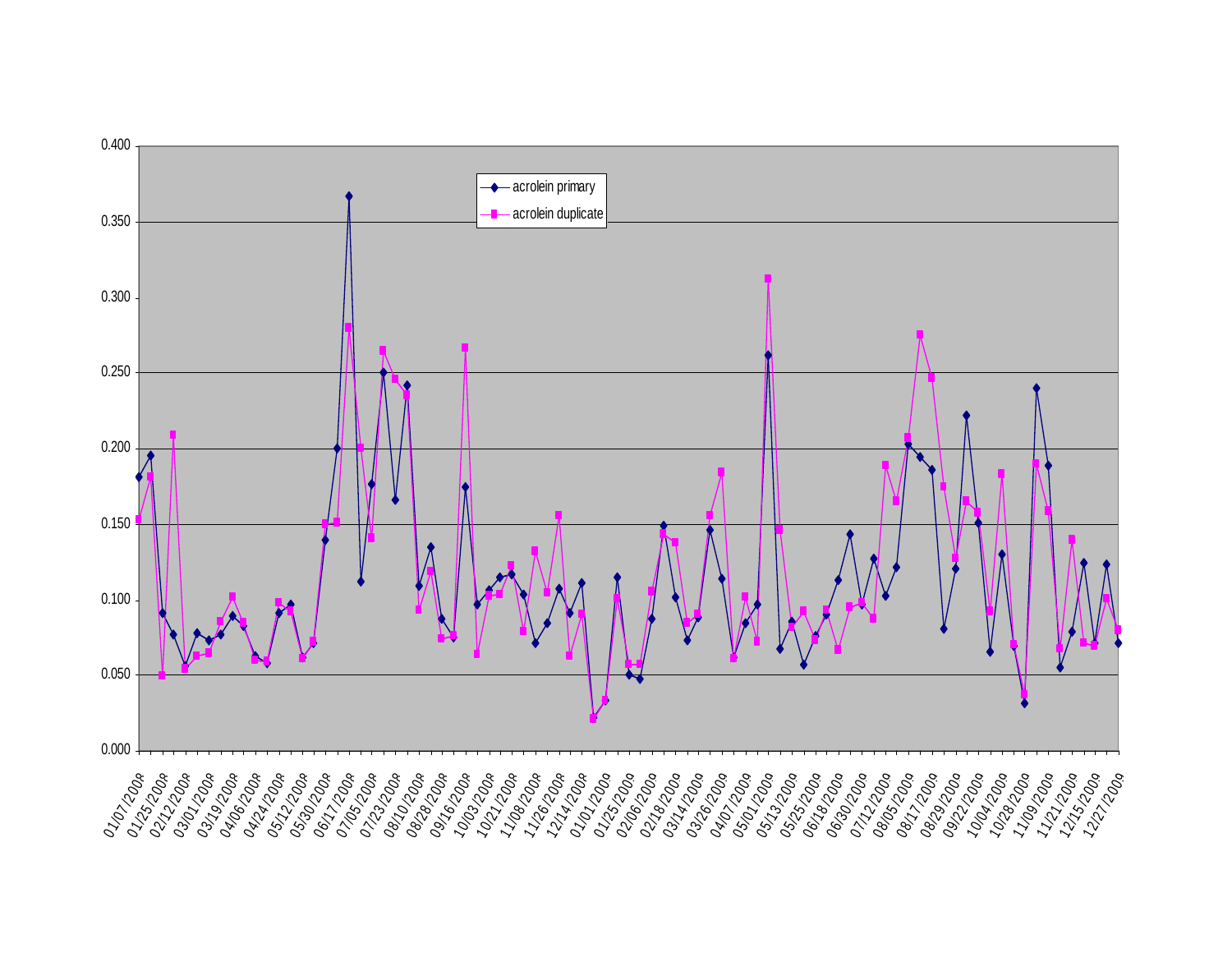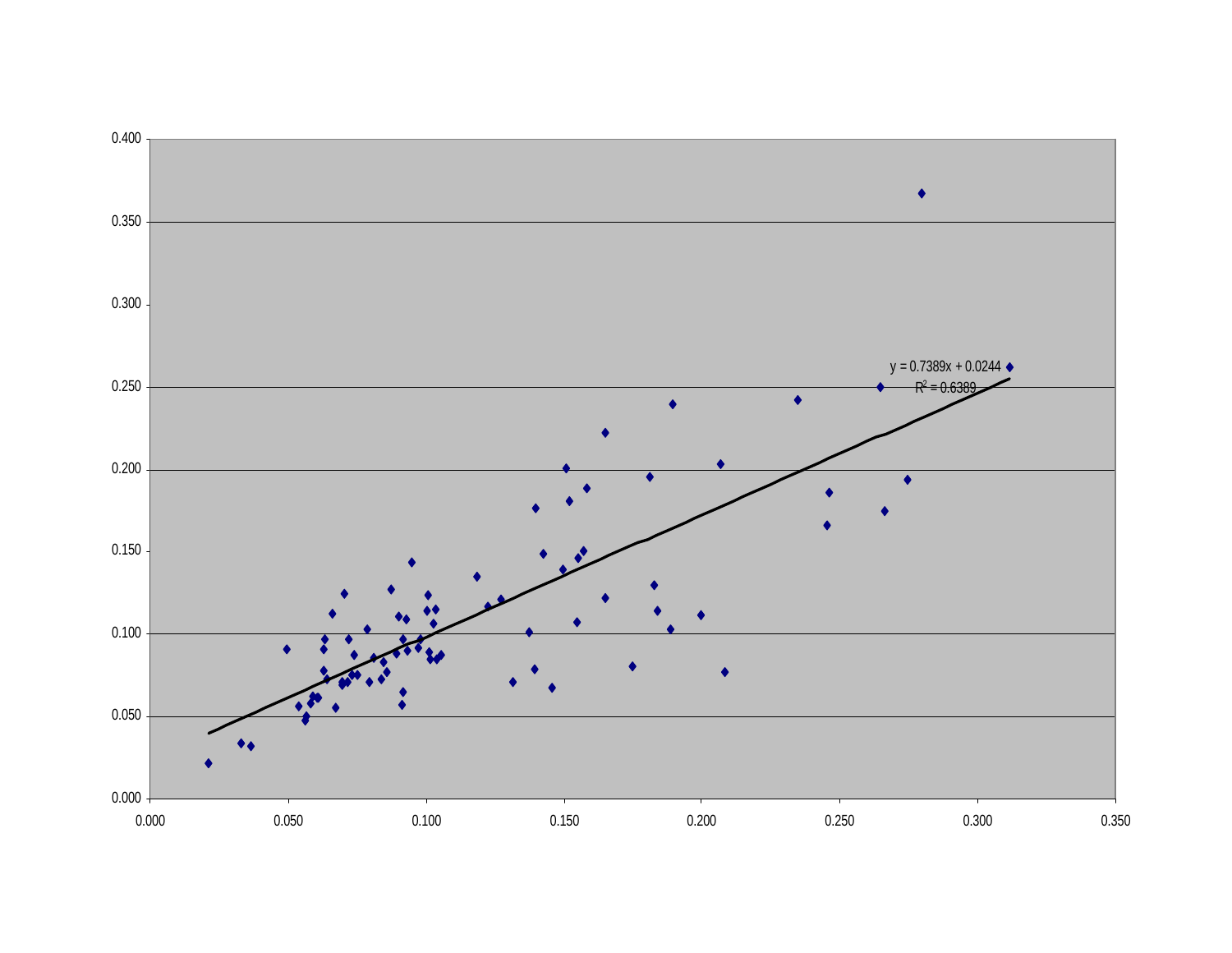Acrolein conc in Spectra Gases cylinder cc-270616

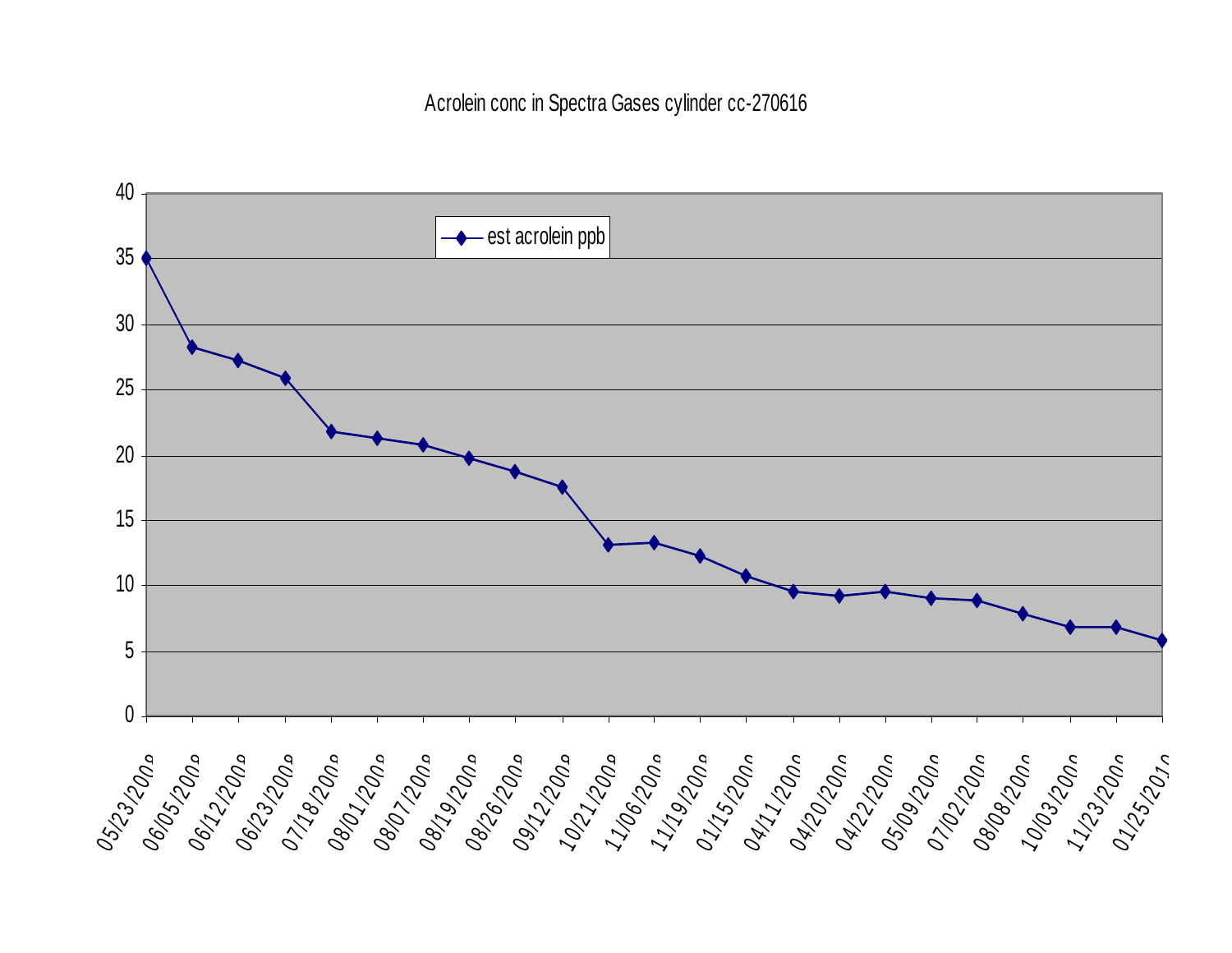#### **FID peak areas in Oxyg std**